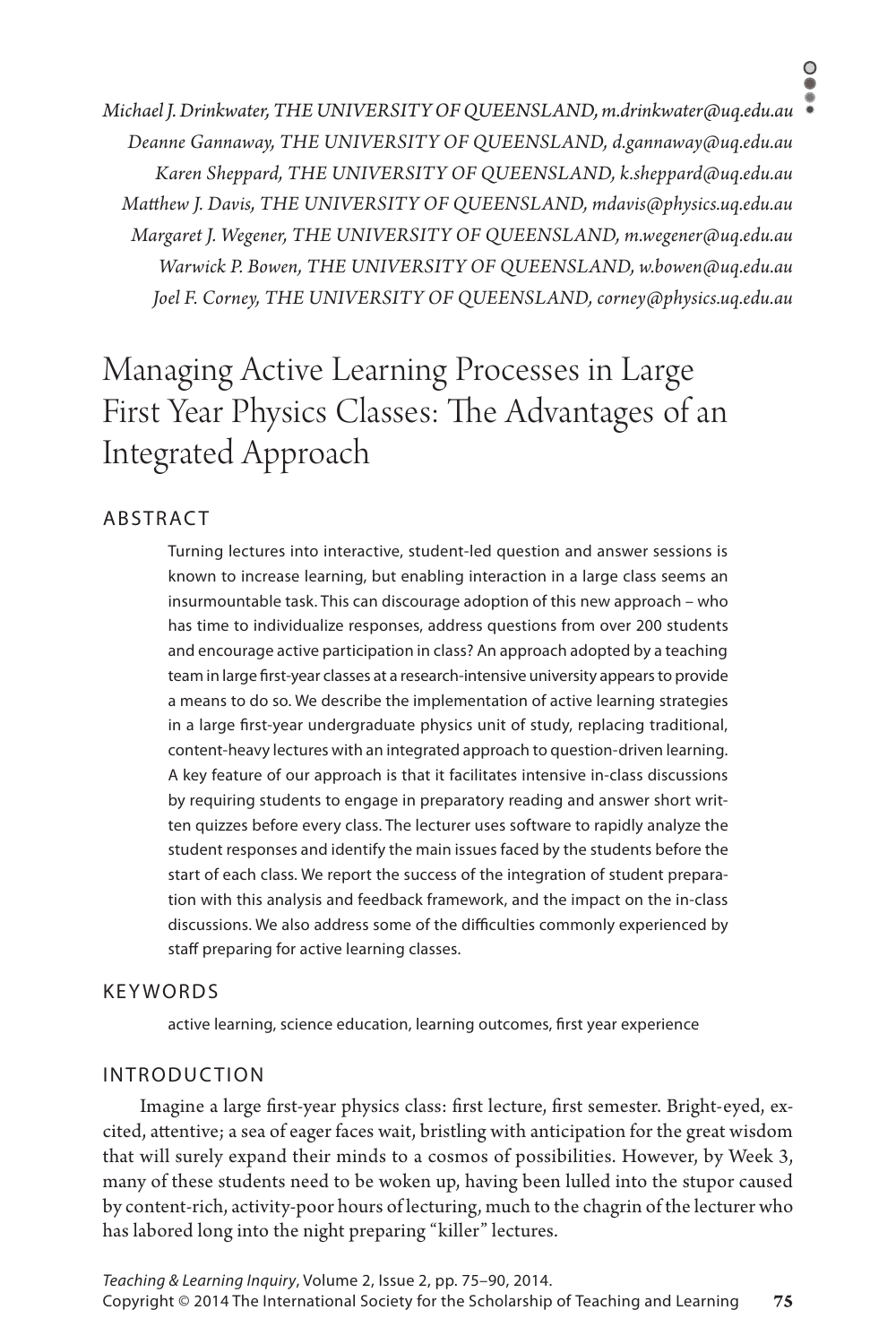#### *Drinkwater, Gannaway, Sheppard, Davis, Wegener, Bowen, Corney*

Chickering and Gamson in their seminal 1987 work suggest that students must do more than just listen: they must read, write, discuss, and be engaged in solving problems (Chickering & Gamson, 1987). Most important, to be actively involved, students must engage in such higher-order thinking tasks as analysis, synthesis, and evaluation. Active learning can be described as "any instructional method that engages students in the learning process" (Prince, 2004, p.1) and has been increasingly adopted as an approach to support student learning in higher education (Bonwell & Eison, 1991).

The advantages of various forms of active learning approaches to undergraduate university teaching, especially compared to traditional lectures, are well documented (e.g. Deslauriers, Schelew, & Wieman, 2011; Hake, 1998; Kuh, 2008; Prince, 2004). According to these theorists, active learning ideally consists of personalized feedback; pre-reading and preparation; motivation and relevance; immediacy in response from lecturer; collaborative learning; provision of just in time feedback, formative assessment; personal response from and engagement with academics: in essence, student-centered learning (Kuh, Kinzie, Cruce, Shoup, & Gonyea, 2006; Sokoloff & Thornton, 1997; Trowbridge & McDermott, 1981). Interaction between students and faculty staff and active learning processes has been noted in particular to offer higher levels of student engagement, as do one-to-one interaction within the lecture theatre and whole class discussions (Kuh, Kinzie, Schuh, & Whitt, 2010; Meltzer & Manivannan, 2002; Meltzer & Thornton, 2012).

This stress on student-centered learning is, however, sometimes difficult to achieve in large class situations and is less likely to occur in a traditional lecture theatre where room layout can stymie attempts to encourage interactive learning.

The massification of higher education in general means that core knowledge and skills still need to be acquired by students, but on a much larger scale. The measures imposed by institutional policy-makers to cope with massification–the move from small tutorial-style classes and classrooms to large, tiered lecture rooms; the provision of service teaching for different degree programs in the same unit of study, and the increased use of educational technologies–can all work against effective learning (see, for example, Barr & Tagg, 1995, Gibbs, Lucas & Simonite, 1996, Bruffee, 1999, and Harris & Cullen, 2010). The challenge to teaching staff is greater still if these occur at the same time as reduction in staff support, a reduction in the number of contact hours per semester and increased administrative demands for quality assurance and accountability (Gappa, Austin, & Trice, 2007).

Various strategies have been developed by practitioners to address the challenges of encouraging active learning in large classes. For example, Beatty, Leonard, Gerace and Dufresne use a technique they call "question-driven instruction" in which the posing and discussion of conceptual questions dominate class time (see Beatty, Leonard, Gerace & Dufresne, 2006b). An early form of this approach was the "Peer Instruction" model by Mazur (1997). Mazur described a mixture of short presentations and questions, but the major emphasis of Peer Instruction is that students discuss conceptual questions with each other in class and teach each other in the process. A closely-related approach is the "SCALE-UP" interactive laboratory environment (Beichner, 2007), where students solve problems together with minimal "lecture" time.

The difficulties experienced with implementing active learning revolve around the issues of managing the process. While audience response systems, commonly known as "clickers", have been described as effective tools to manage strategies which engage large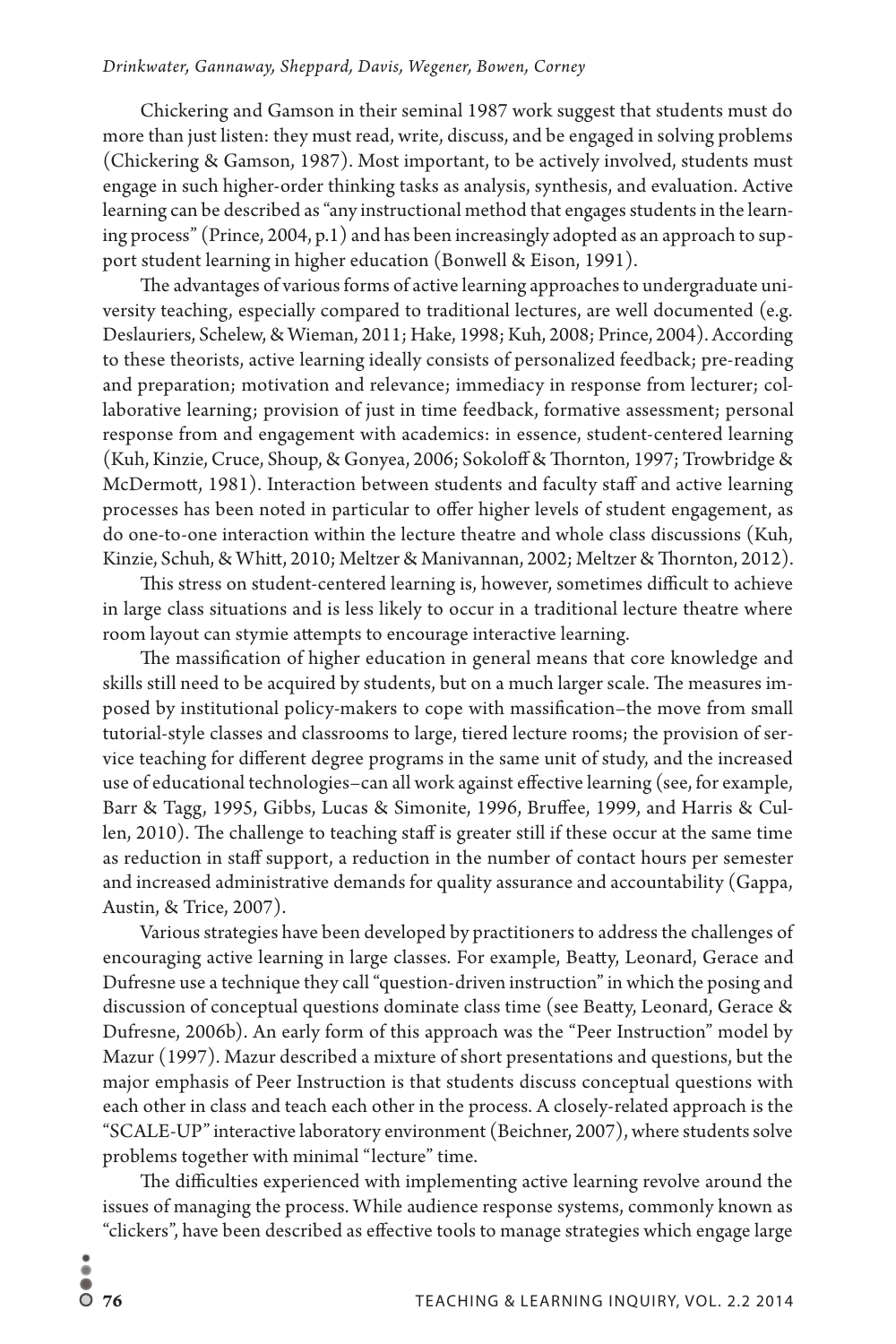groups of students (Caldwell, 2007), there are limitations to their use. Beatty, Gerace, Leonard, and Dufresne (2006a) present a detailed strategy for the design of effective questions, but recognize that this is a "challenging and time-consuming" task that can discourage adoption of the approach. They also stress that question design is only one component of the approach and that how the questions are used in class is more important. Kay and LeSage (2009) list three specific challenges for lecturers using clickers. The first issue is that it is difficult (especially for less experienced teachers) to respond immediately to the student feedback provided by the responses, especially when unexpected misconceptions are revealed. The second concern is that less material can be covered in this type of class. They mention the option that requiring students to do more preparation outside the class could address this. Finally, similar to Beatty et al. (2006a), they stress that designing good questions "can be a demanding task for instructors", (Kay & LeSage, 2009, p.6) noting the lack of existing material to draw upon. Kay and LeSage also discuss challenges for students arising from this approach. The students are certainly required to participate more in active learning classes, and the discussions do not always run smoothly. Some students dislike having their responses used for summative assessment. None of these are noted as major problems, although relatively little data were available to quantify the student views.

In this paper we describe a specific, integrated approach to active learning that supports the class activities with extensive preparation by both the teacher and the students. A key feature of our approach is the rich data it provides to teachers about student understanding before the start of each class. This approach also addresses some of the common challenges experienced by teachers using an active learning approach in large first year classes. We present the results of a mixed methods evaluation approach (Greene, 2007), describing how this teaching model works in practice for the students and their learning, yet is still manageable for teaching staff. The particular approach we describe has been heavily influenced by the work of Eric Mazur (1997), Bob Beichner (2007), and the University of Colorado Physics Education Group (e.g. Pollock, 2009).

# AN INTEGRATED APPROACH TO MANAGING ACTIVE LEARNING

Introduction to physics for first-year undergraduate students at this research-intensive institution occurs across two units of study. Each year is divided into two semesters of 13-weeks: each unit runs for one semester. The class sizes range from 200 to 300 students, the majority taking a Bachelor of Science degree, the remainder being engineering students. The lecture is the primary contact point for teaching. There are laboratory or practical sessions in which students are expected to perform experiments, communicate the results to others and deal with uncertainties in the measurements. Students are further supported with tutorial sessions providing assistance for problem sets. The first unit is co-taught by two lecturers and the second unit by three lecturers. The second unit is taught twice a year to accommodate additional engineering students who do not take the first unit. A total of 7 staff lectured in the two units during the period of this study.

Our interactive teaching approach was initially developed for just the first unit of introductory physics. The work described in this paper was funded by a small internal grant to support the evaluation of the existing program and the development of software to scale the approach to larger class sizes. This allowed us to adopt the approach in the larger classes of the second unit of introductory physics.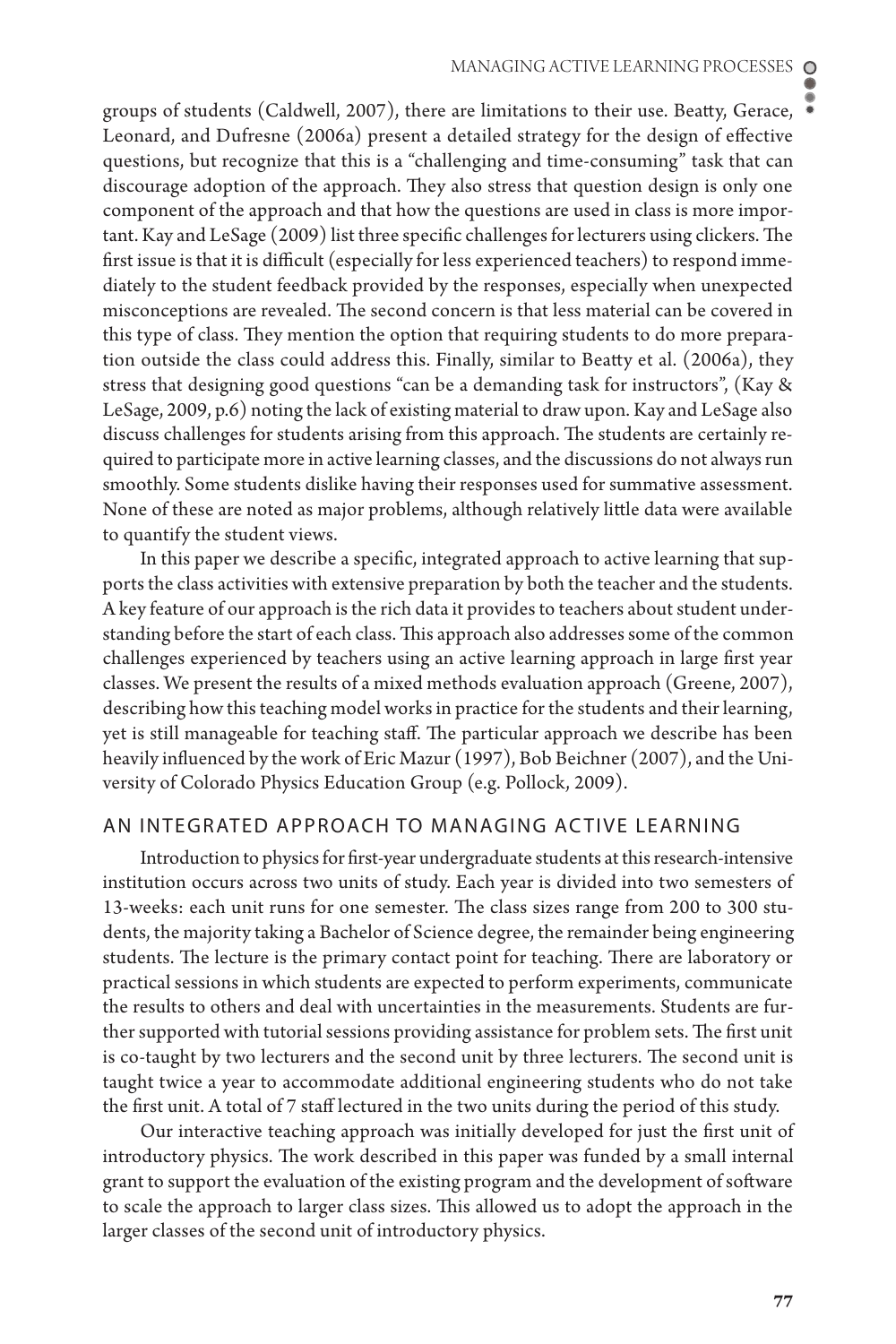The active learning approach discussed here has two distinctive phases: (1) pre-class preparation and (2) in-class active learning. The shift in focus to pre-class preparation has been complemented by a de-emphasis on "covering content" in the lectures (the traditional approach in this subject). Rather than the lecture being a teacher-led oration, the lecturer makes sure that any core concepts that the students found difficult are discussed in detail, but shifts the onus of "coverage" to students to read and study outside class. The focus of the class session is then a series of discussions of each of the core concepts for the lecture as defined by the learning goals for the unit of study, effectively turning the lecture into a mass tutorial experience. This approach is a new experience for most students, so we motivate them in the first lecture, notably by presenting evidence of the increased learning gains obtained by active learning.

#### **Pre-class activities**

The steps employed to prepare the students and the lecturers for each class are summarized in Table 1 and explored further below. The focus of the pre-class stage is always a short online written quiz that the students must submit before each lecture, based on their assigned reading preparation.

These pre-reading exercises form part of the overall assessment, worth 5 percent of the total for the unit. Marks are awarded for effort rather than correct completion of the questions. Full marks are, therefore, awarded if the students answered all questions seriously, regardless of how many are answered correctly.

The first two of three questions of each quiz are conceptual and interpretive questions based on the key concepts identified for each reading. The final question always asks the students what they found hardest in this reading (Angelo & Cross, 1993; Crouch & Mazur, 2001). This question was designed to pick out the common problems experienced by the students and is posed in the format described by Crouch & Mazur.

The completion deadline for the online quiz is set less than 12 hours before the relevant lecture. This means the lecturer must process the quiz responses very rapidly ahead of class to identify common difficulties requiring discussion; a complex task as written answers are used rather than a multiple-choice quiz. Initial management methods were to simply scan the responses to the final question to establish an efficient, overview summary of key issues (Crouch & Mazur, 2001). To improve this process, we developed a purpose-built computer software tool that extracts and consolidates the responses from the web-based-courseware.<sup>1</sup> Using a thematic analysis algorithm (Lee & Seung, 1999), the software automatically selects the three most common themes and ranks each student comment against each theme. The ranking allows the lecturer to quickly find comments that strongly encapsulate each theme.

When the student comments and themes address the core learning objectives for the lecture or describe important difficulties, the lecturer includes these into lecture slides in preference to other stock examples. This approach allows the lecturer to use different or modified concept questions in the lecture that more closely examine any misconceptions revealed by the student comments. The slides are often modified to include at least one de-identified student comment relating to each topic of difficulty.

Students often use the final quiz question to raise more general issues, not simply those related to the required reading, sometimes including particularly notable comments or important questions. The software tool allows the lecturer to efficiently respond by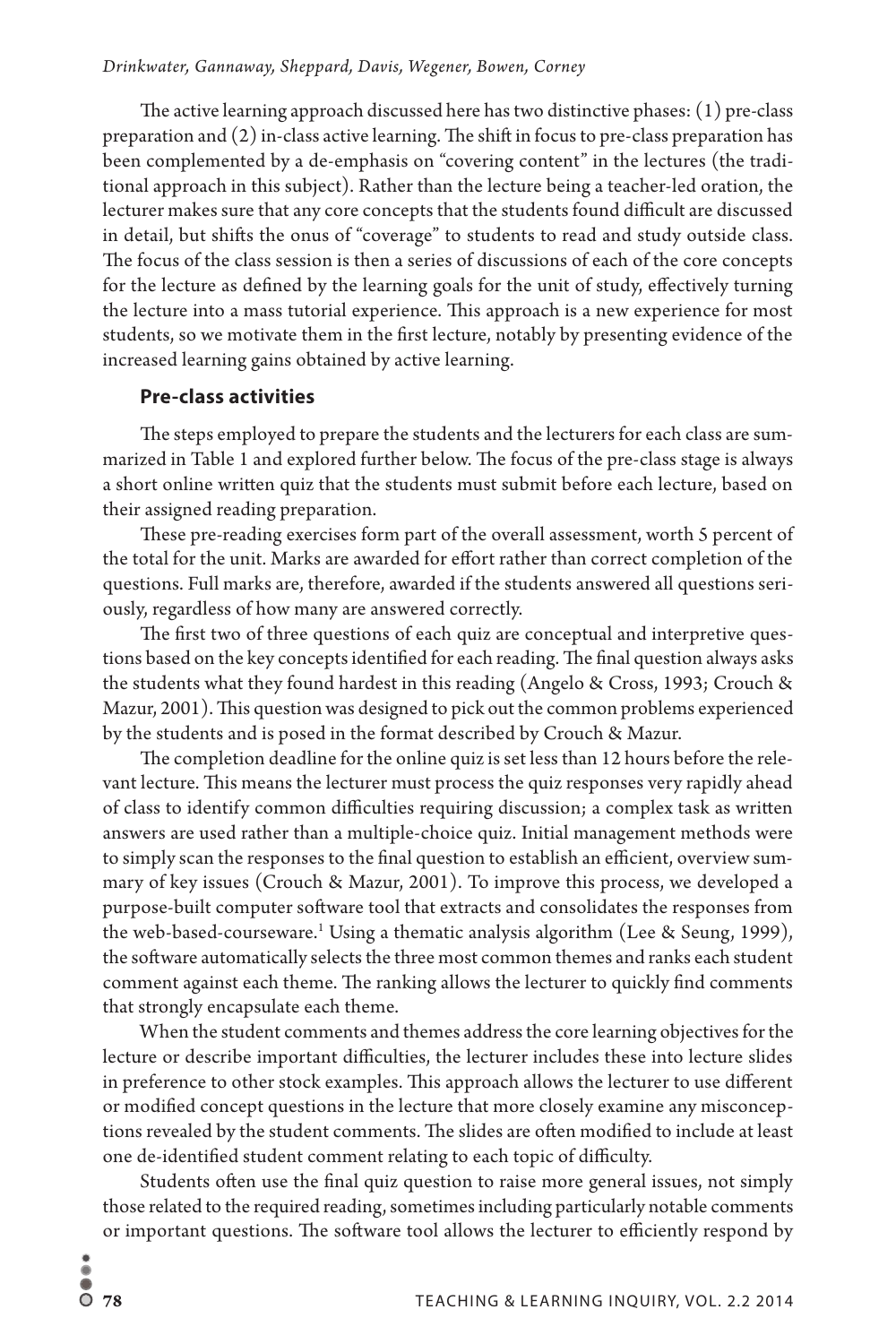$\bullet$ ē

| 1. Instruction             | The lecturer assigns a section of the textbook to read for each lecture, and<br>sends an email to all students listing the most important concepts for each<br>lecture. For a class on circular motion, the concepts were described as:              |  |
|----------------------------|------------------------------------------------------------------------------------------------------------------------------------------------------------------------------------------------------------------------------------------------------|--|
|                            | • The idea of "centrifugal force" as fictitious force acting in a non-inertial                                                                                                                                                                       |  |
|                            | reference frame.                                                                                                                                                                                                                                     |  |
|                            | • Vertical circular motion in the presence of gravity $-$ why the water stays in the<br>bucket. The varying combination of e.g. normal + tension force.                                                                                              |  |
| 2. Student preparation     | Students complete an online short written-answer quiz based on the<br>readings before the lecture.                                                                                                                                                   |  |
| 3. Feedback                | If any student makes a particularly notable comment, the lecturer uses the<br>software to reply to them by email.                                                                                                                                    |  |
| 4. Assessment and analysis | The lecturer uses computer software to rapidly mark the quizzes, identify<br>common difficulties, and select responses for discussion in class.<br>The themes identified from the student responses for the class above were:<br>• Centrifugal force |  |
|                            | • Gravity on a rotating Earth                                                                                                                                                                                                                        |  |
|                            | • Non-uniform circular motion                                                                                                                                                                                                                        |  |
|                            | The first and third of these matched the learning objectives and were selected for<br>class discussion.                                                                                                                                              |  |
| 5. Lecturer response       | The lecturer copies selected de-identified student comments into the                                                                                                                                                                                 |  |
|                            | lecture slides including examples of good answers and those demonstrating<br>misconceptions.                                                                                                                                                         |  |
|                            | The software gave the following two student responses a high match to the first                                                                                                                                                                      |  |
|                            | theme. Both clearly identify the problem but the second also reveals the thought<br>process behind a misconception.                                                                                                                                  |  |
|                            | • "The idea that centrifugal force isn't really a force at all. It feels as such, but<br>there are only centripetal forces"                                                                                                                          |  |
|                            | • "The most difficult section in this section of the reading is the idea that                                                                                                                                                                        |  |
|                            | centrifugal force does not actually exist in inertial reference frame. From high                                                                                                                                                                     |  |
|                            | school, we learn that centripetal force and centrifugal force always                                                                                                                                                                                 |  |
|                            | exist together" (emphasis added).                                                                                                                                                                                                                    |  |

#### Table 1: Sequence of pre-class activities

email through a single button operation, which addresses and composes a template email response to that particular student, including a quotation of their answer.

# **Active learning in class**

The students are led to participate in class discussions as described in Table 2. Each discussion starts with one or more of the students' quiz responses to illustrate why the concept is difficult to them. The lecturer has the students work on a series of conceptual questions designed to build and test their understanding. Students do so in an approach strongly modeled on Mazur's "Peer Instruction" model (Mazur, 1997), with multiplechoice questions answered anonymously using clickers. The responses are captured on the lecturer's computer, displaying the percentage of students choosing each answer option. Each question is normally asked twice, the first as an individual response. The results of the first question are recorded by the lecturer but not shown to the students to avoid giving any clues.

All the students in the class are then invited to discuss their answers with their neighbors to try and convince each other of the correct answer. After discussion, the students answer a second time, and the distribution of their answers is shown to the class. Follow-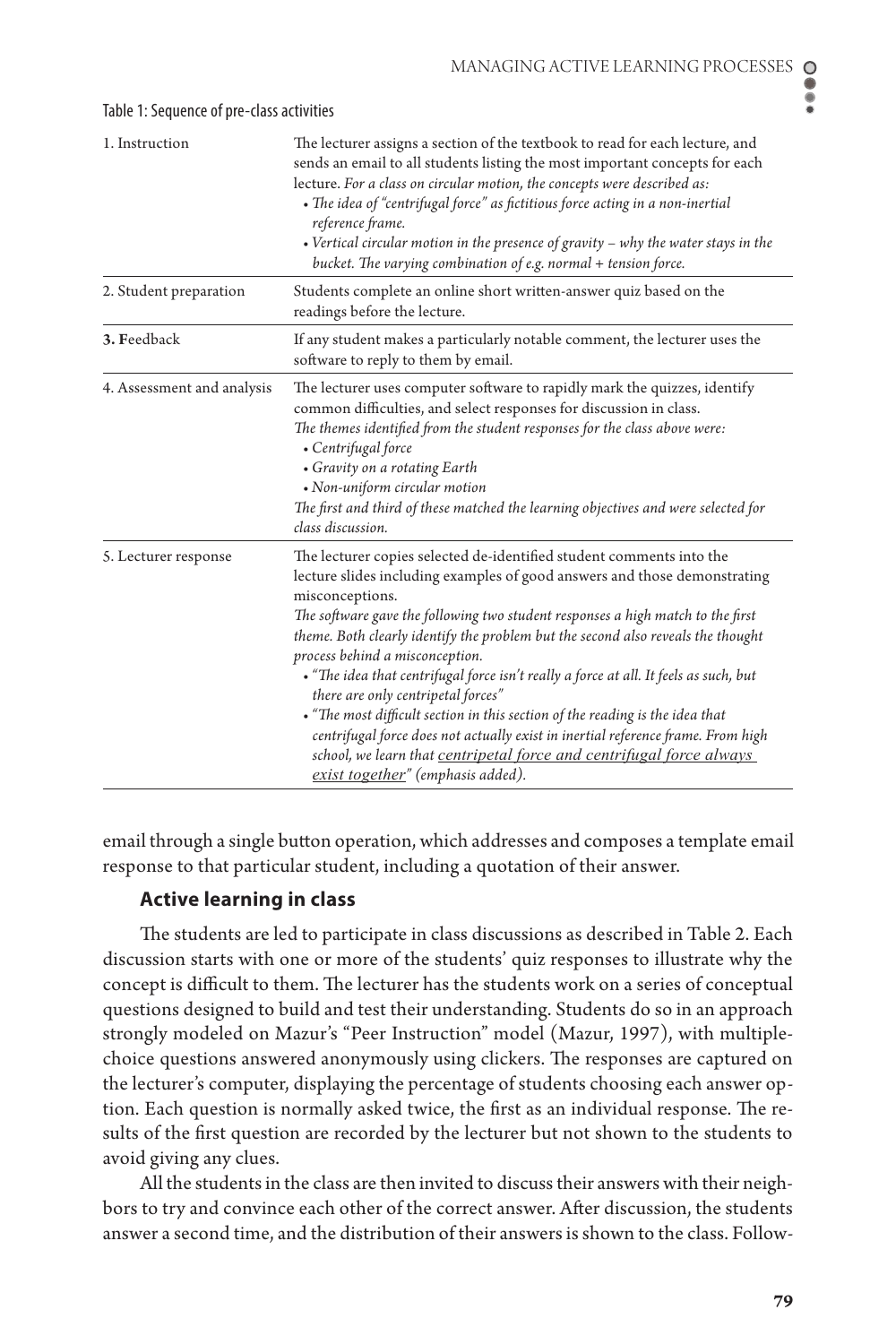| 1. Feedback                                            |                                          | Selected student comments are displayed before the lecture<br>starts to illustrate any general problems.                                                                                                      |
|--------------------------------------------------------|------------------------------------------|---------------------------------------------------------------------------------------------------------------------------------------------------------------------------------------------------------------|
| 2. Instruction                                         |                                          | Any general student-raised issues are addressed/explained<br>by the instructor.                                                                                                                               |
| 3. Core learning<br>objective discussion<br>(repeated) | a) Instruction                           | Some very brief summary material may be presented to<br>motivate the topic.                                                                                                                                   |
|                                                        | b) Feedback                              | Selected student comments are displayed to illustrate the<br>common difficulties.                                                                                                                             |
|                                                        | c) Student<br>response 1<br>(personal)   | Students answer a concept question individually (with<br>no discussion) using an electronic response device. The<br>instructor views a bar graph of the student responses. This is<br>not shown to the class. |
|                                                        | d) Student peer<br>instruction           | Students discuss their answers with their neighbors to<br>convince each other of the right answer. The instructor<br>moves around the class to monitor and assist the<br>discussions.                         |
|                                                        | e) Student<br>response 2<br>(with peers) | Students answer the same question after discussion. The bar<br>graph of answers-after discussion-is revealed.                                                                                                 |
|                                                        | f) Student peer<br>instruction           | Several students are asked to explain why they chose a<br>particular answer.                                                                                                                                  |
|                                                        | g) Feedback                              | The correct answer is revealed, with an explanation from the<br>instructor if necessary.                                                                                                                      |

#### Table 2: Sequence of in-class activities

ing this we invite a few students to explain how they chose a particular response, aiming to get multiple points of view that will stimulate discussion. The lecturer moves around the room with a second microphone at this stage to solicit input from as many different students as possible. This is very important as a means to illustrate the process of problem solving. It often reveals further problems in the approaches used by the students that the lecturer can then address. At the end of the discussion, the lecturer summarizes the argument for the correct answer to reinforce the concept.

In a few cases with a more challenging question, typically probing a strong misconception, the majority vote is still not for the correct answer. The lecturer may then intervene to explain the concept.

We do not rely solely on the multiple-choice questions for student activities. We also ask students to work in groups on simple problems, or to draw graphs together on paper. The lecturer inspects the work of a few groups to identify problems before leading a class discussion on the activity.

# MEASURING IMPACT OF THE APPROACH

The evaluation strategy adopted a mixed methods approach (Creswell & Plano Clark, 2007; Greene, 2007) to understand the impact of the approach on student engagement and student learning. Drawing on multiple data sources, an evaluation team external to the teaching team conducted the analysis. No identified student data were disclosed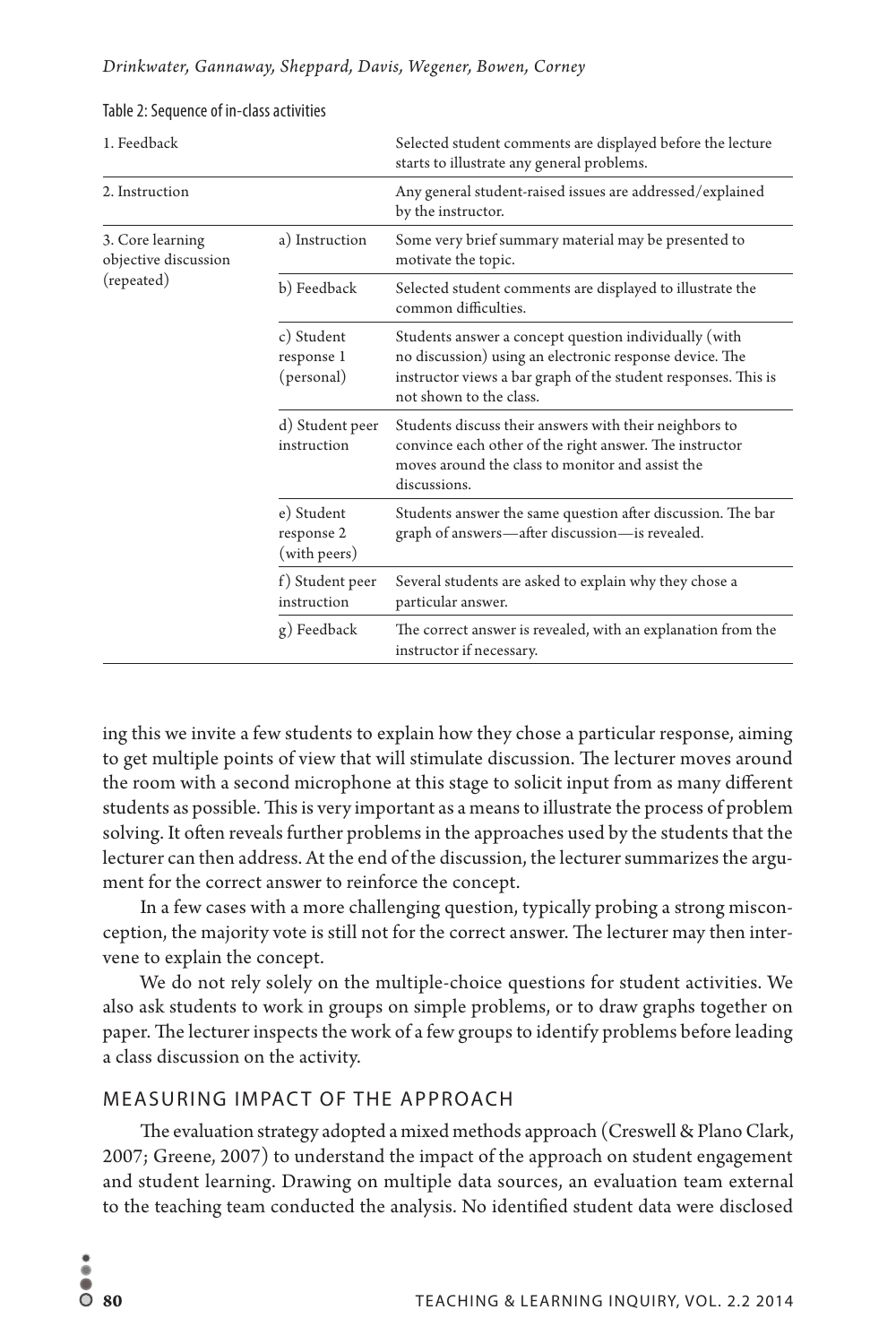to the teaching team members. The University Ethics Committee approved our procedures before we conducted any data collection activities (Ethics no. 2011000428). The evaluation strategy was piloted in 2011 and the data presented here are drawn from the evaluation conducted in 2012.

# **Methods**

Four main methods were used to collect data: (1) pre- and post-instruction testing of students;  $(2)$  observations of in-class activities;  $(3)$  summary data from responses to the in-class questions; and (4) student focus groups. We summarize each of these methods in this section, followed by a brief discussion of the limitations of our methods.

# *Pre- and post-instruction testing*

The student learning gains were measured with pre- and post-instruction testing using standard benchmark tests. We used the Force Concept Inventory (Hestenes, Wells, & Swackhamer, 1992) and the Brief Electricity and Magnetism Assessment (Chabay & Sherwood 1997). The pre-instruction test was given in the first week of semester and the post-instruction test was administered as the mid-semester exam. Both tests were given to all students in the same room as normal lectures, in the same conditions. Normalized gain measures were used to determine what fraction of the concepts *not* understood in the first test was understood in the second test (after Hake, 1998).

#### *Observation of in-class activities*

Two independent evaluators observed lectures for both units. The lecture observations were conducted during the 11 AM class in general lecture theatres and ran for 50 minutes. Two different lecturers, one experienced in the approach and the other a new adopter, led the classes. An observation guide was used to capture observations. The observers met prior to the observations to agree on the method of recording and used the same observation form for all observations. Both observers carried out analysis of the observational data to improve consistency and reliability.

#### *Summary data from in-class clicker questions*

In one of the units we recorded the percentage of correct responses to the in-class clicker questions before and after the peer instruction discussions (see Table 2). For each posing of a question the lecturer recorded the percentage of responses with the correct answer directly from the computer display, with the aim of determining what learning took place during the peer instruction phase. Some 90 percent of all questions were recorded in this way.

# *Student focus groups*

A total of 11 students, six males and five females, from the two classes volunteered to take part in two focus groups conducted at lunchtime during Week 10 of the semester. Four students were in their first year of study, post high school; one was in his third year of study and one was returning as a mature age student.

Facilitated by an independent investigator, the focus groups ran for one hour and were conducted using a semi-structured questioning technique. A thematic analysis of the recordings of the focus groups was conducted.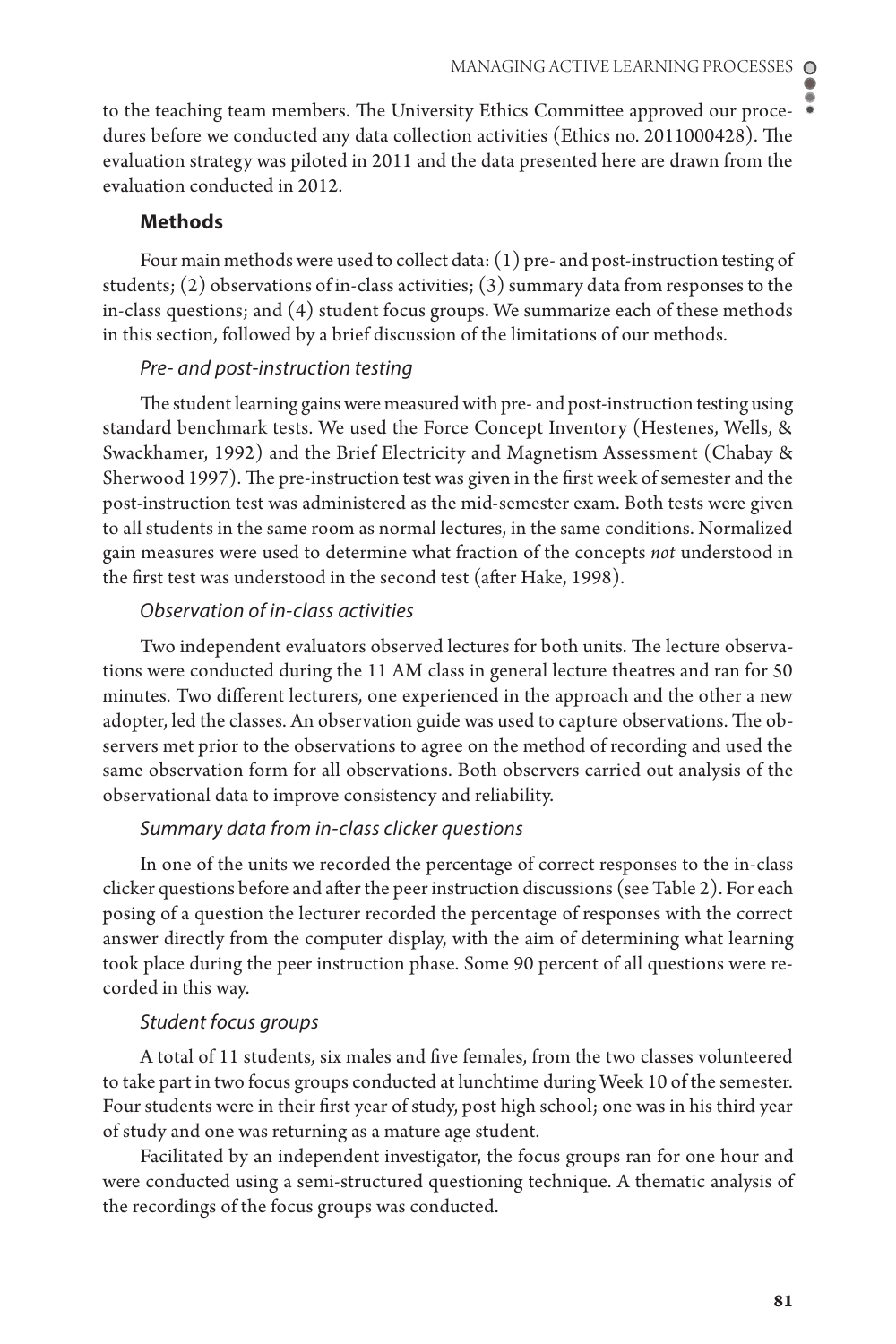#### *Limitations of our methods*

Much of our data was necessarily qualitative in nature: the in-class observations and focus groups in particular, but also the anecdotal reports from students and staff. This was sufficient for our main aim, which was a formative evaluation of our new teaching approach to drive the development and adoption process. However, it became apparent from the focus groups that there was a problem with the pre-class reading taking much longer than expected (see *Student Engagement* section), although we had not obtained any data about this. Ideally we would objectively measure the time taken by students for the reading preparation. More generally, in any future study we would compare the effectiveness of different activities by measuring the increase in student understanding at each step through the process of pre-reading, class discussion, and homework activities.

#### **Analysis**

The test results and the themes developed from the focus groups and observation data were analyzed to explore the impact of the approach on (1) student learning outcomes; (2) student engagement; (3) teaching preparation by staff; and (4) managing change from the lecturer's view.

#### *Student learning outcomes*

The students in our study obtained very strong learning outcomes as measured by standard benchmark tests. In the first unit the mean normalized gain of the class was 58 percent (for 154 students) measured by the Force Concept Inventory (Hestenes, Wells, & Swackhamer, 1992). For comparison, traditional classes typically obtain gains of 23 percent and interactive classes achieve gains of 48 percent (Hake, 1998). We split the student results into two samples according to the median pre-instruction score (17 out of 30). The stronger half of the class (score greater than 17 out of 30) had significantly higher gains than the weaker half of the class (72 percent compared to 52 percent, *p*=0.004). Beichner et al. (2007) obtained similar results, suggesting that the stronger students benefit more as they are conducting the (peer) instruction in class.

In the second unit we tested the students after instruction using the Brief Electricity and Magnetism Assessment (Chabay & Sherwood 1997). We obtained a mean normalized gain of 47 percent. In comparison, traditional first-year university classes obtain average gains of 23 percent and classes with a concept-focused curriculum report average gains of 42 percent (Kohlmyer et al., 2009).

# *Student engagement*

Increasing student engagement and conceptual understanding within the lecture are primary considerations for the introduction of pre-reading tasks and quiz activities prior to the lecture (Crouch & Mazur, 2001). We found that students approached the pre-reading tasks in a number of different ways: some students were "skimmers", completing enough reading to be able to provide coherent answers to the online quiz; others read through the material methodically, took a series of notes, completed exercises in the book and then completed the online quiz. A third of the group preferred to read the material and relate it to past experiences and then complete the online quiz.

A common concern raised by some teachers and students is that this form of lecturing does not cover as much content as traditional lectures. This is certainly true, but that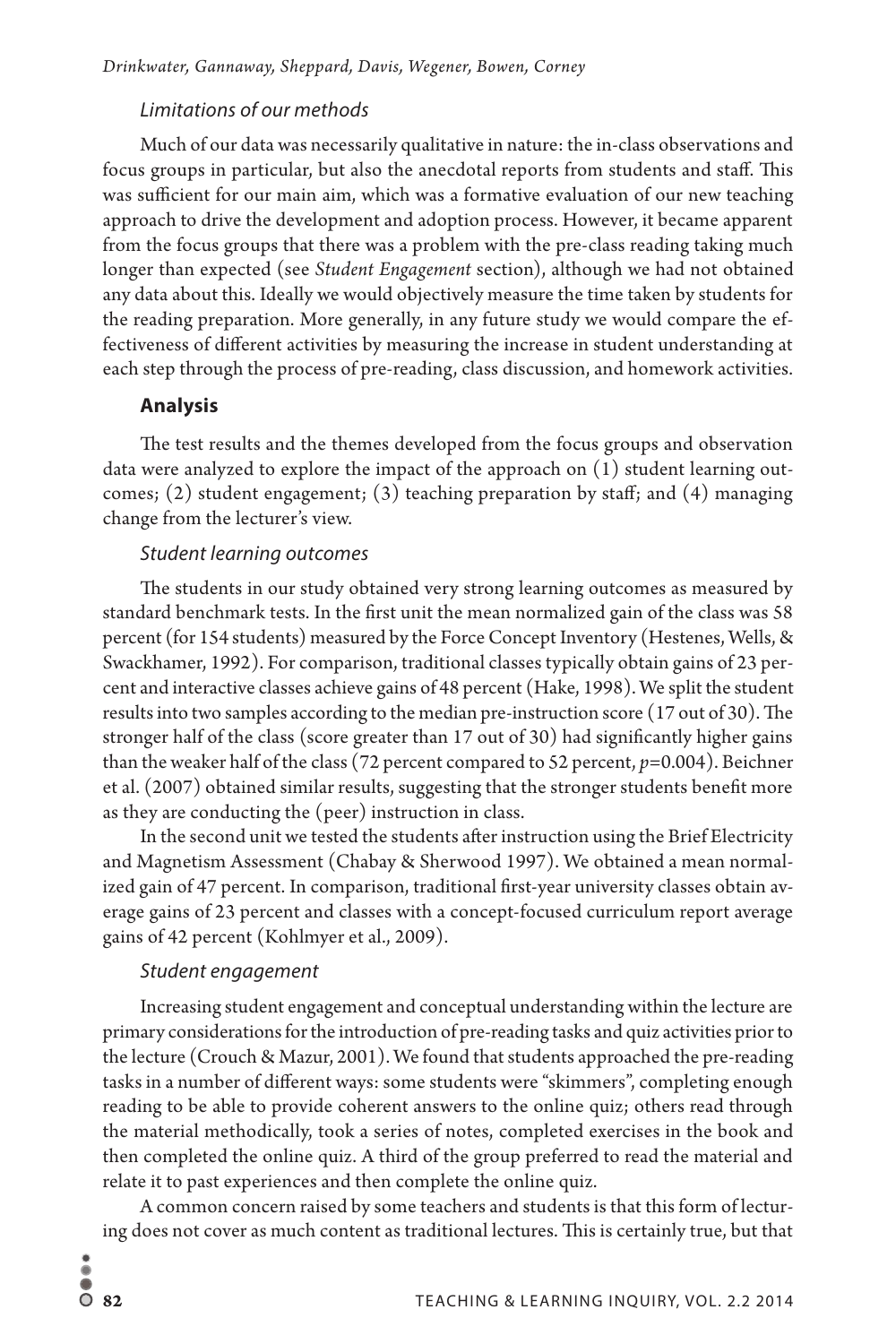is no longer the aim of the class time. It is the responsibility of the students to cover the material in their own reading time and use class time to test and extend their conceptual understanding of the key material. Students appear to have accepted that responsibility and are sufficiently motivated to do the pre-readings and associated quizzes. The quizzes have a mean completion rate of 63 percent (median 83 percent). Feedback from students in the surveys and focus groups suggests that this motivation is supported by the strategy of providing marks, and individualized and lecture-based responses to students' responses to the quizzes.

The students clearly indicated that the reading takes significantly more time than envisaged by the lecturers. This issue needs further investigation. The time required by an average student to adequately study the full content of the unit of study may not be consistent with the nominal allocation at this university of 10 hours per unit of study per week including all class contact time.

The in-class clicker response data indicate that peer instruction has a positive impact on student understanding as the fraction of correct answers significantly increases between the individual responses and the discussion session. In the first unit, the average percentage of correct answers increased from 55 percent to 67 percent (N=76 questions, T-test *p*<0.001). Observations of classes by external evaluators noted active discussion, with students often arguing and using persuasive body language as well as gesturing, mimicking forces in diagrams displayed on lecture slides.

Focus group participants were in general agreement regarding the value of "clicker" questions and the emphasis given to the opportunities for both instant and delayed feedback. Students valued the chance to revisit the problem and the discussion that ensued.

The nature of the active learning process allows for students to interact with each other in the lecture theatre. Having been exposed to a number of teaching methods in their short time at the university, students who attended the focus group sessions were clear about what was working for them. *"Eight people on Facebook, three guys on YouTube and 13 people asleep in [another unit of study], that's why I love the Physics lectures because they're actually good fun . . ."*

Students who have the answer can provide support to those who have yet to reach understanding: the aim of peer instruction (Mazur 1997). Students pointed out how valuable it was when the majority got an answer wrong and so the lecturer could intervene to address their misunderstanding. This was particularly true when they had been very confident of the wrong answer: "*That's when I learn the most. That is revolutionary."* The discussions also demonstrated peer instruction in action—as they were helped by other students ("*If a student explains I get it better")* or were doing the helping *("The best way to learn is to teach someone else").*

However, there was a suggestion in the student data that the practice of being "strongly encouraged" or "made to" sit with other students was not always welcome and that the forced nature of the group discussion engendered negative feelings for some respondents. However, some students were very positive about this aspect of the lecture, to the point where they reported that they continued to discuss the material after leaving the lecture hall.

The pre-reading online quiz gives students an opportunity to ask questions and to indicate areas of weakness in an environment that offers feedback from the lecturer via either immediate email or during lectures. For the lecturer, the quiz also provides valu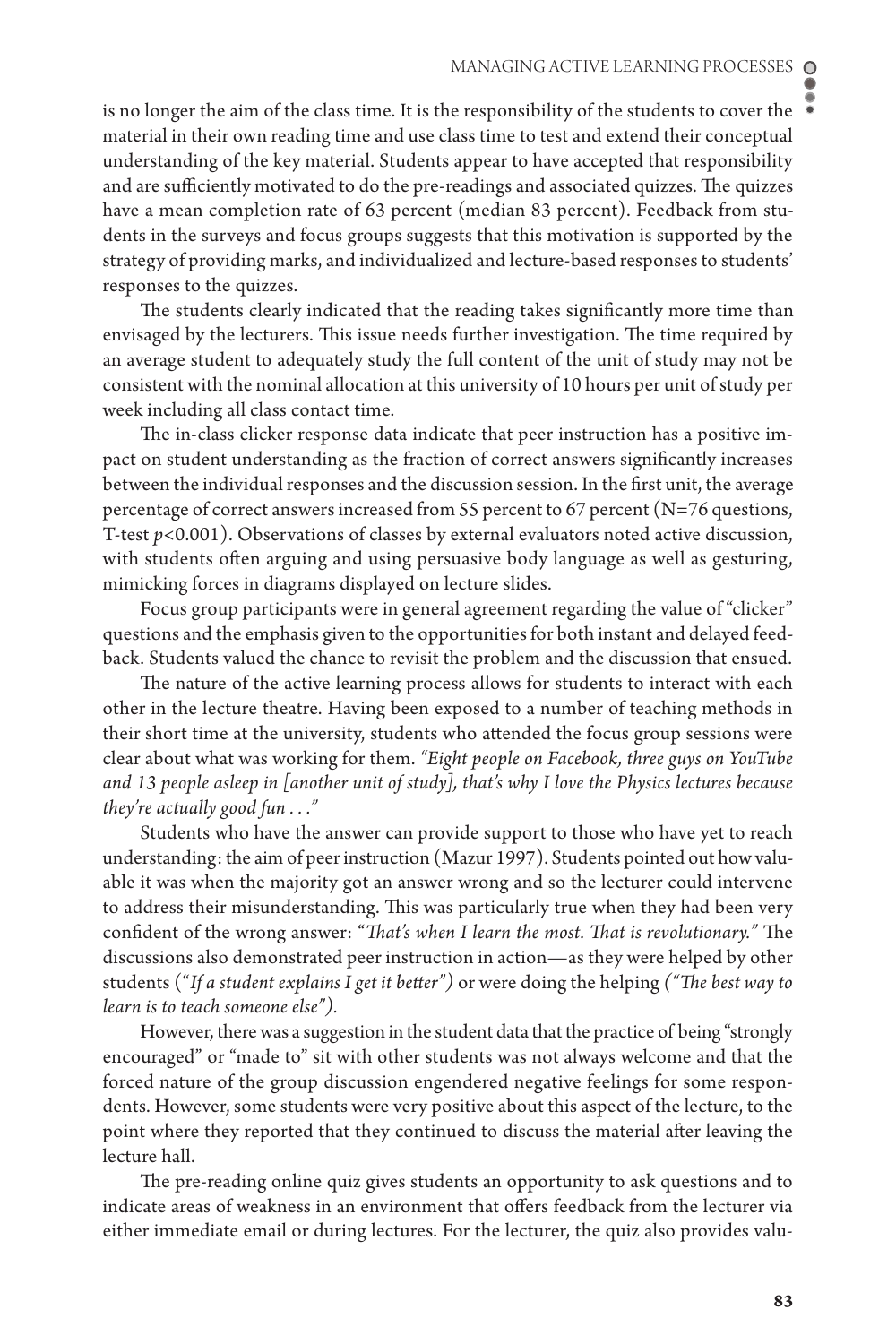able insight into the students' understanding of the material and offers an opportunity to tailor the next lecture to fit the needs of the students.

The in-class clicker questions also offer the lecturer the chance to determine within a short timeframe the level of understanding in the group and to be responsive to that understanding. Observation of in-class activities showed that if there is little understanding, the work on the concept problem went on somewhat longer or if there was general understanding the lecturer moved on to the next idea.

The students value feedback from the lecturers very highly, notably the use of their responses in class. They report much more ownership of issues in class when they see their own words on the screen: "*It proves that it is real*." Having the difficulty expressed in the students' own words gives the best possible understanding of their point of view, as well as giving the class that same benefit. This strategy also allows lecturers to assess and address changes in the cohort from year to year over time. The difficulties identified by the students do not change greatly from year to year, but there is a real power in our ability to display the problem expressed in their own words.

The positive feedback from the students we observed was strongly supported by the standard course evaluation surveys. Our first unit was ranked among the highest firstyear science courses for both overall student satisfaction, and for the amount of "helpful feedback" received by students.

#### *Teaching preparation*

A very common issue in teaching is the difficulty that expert staff can have in grasping the lack of understanding experienced by many of their students. One term for this is the "expert blind spot" described by Wiggins & McTighe (2005) in the context of barriers preventing students from developing deep understanding. Our integrated approach provides staff with multiple opportunities to be informed about student understanding.

The main feedback to staff is from the pre-reading quizzes completed by the students before each lecture. These allow the students to express their difficulties with the key concepts in their own words, so the staff know what the problems are before each lecture. The teaching staff found this extremely useful: "*It's a completely different activity when you walk into the room knowing exactly where the students are in their own words – in a normal class you often don't find out until you mark the final exam!"* However some staff also noted that the difficult issues tended not to change much over time: "*. . . once you know what it is once, it doesn't change much from year to year. But it is interesting for the first time to see what they do and do not understand."* 

This feedback continues in class. The conceptual questions are designed to test understanding of the key concepts for each class and make it immediately apparent to the lecturer when students fail to master a concept. The lecturers report that the anonymous nature of the responses gives more reliable data: "*I prefer the active learning method, particularly when the student results are anonymous. It gives immediate feedback of concepts the students are having difficulties with, and allows me to address it on the spot."*

# *Managing change*

The teaching staff of the two units in our study initially had a range of opinions about active learning, ranging from enthusiastic adopters to some who were not yet fully con-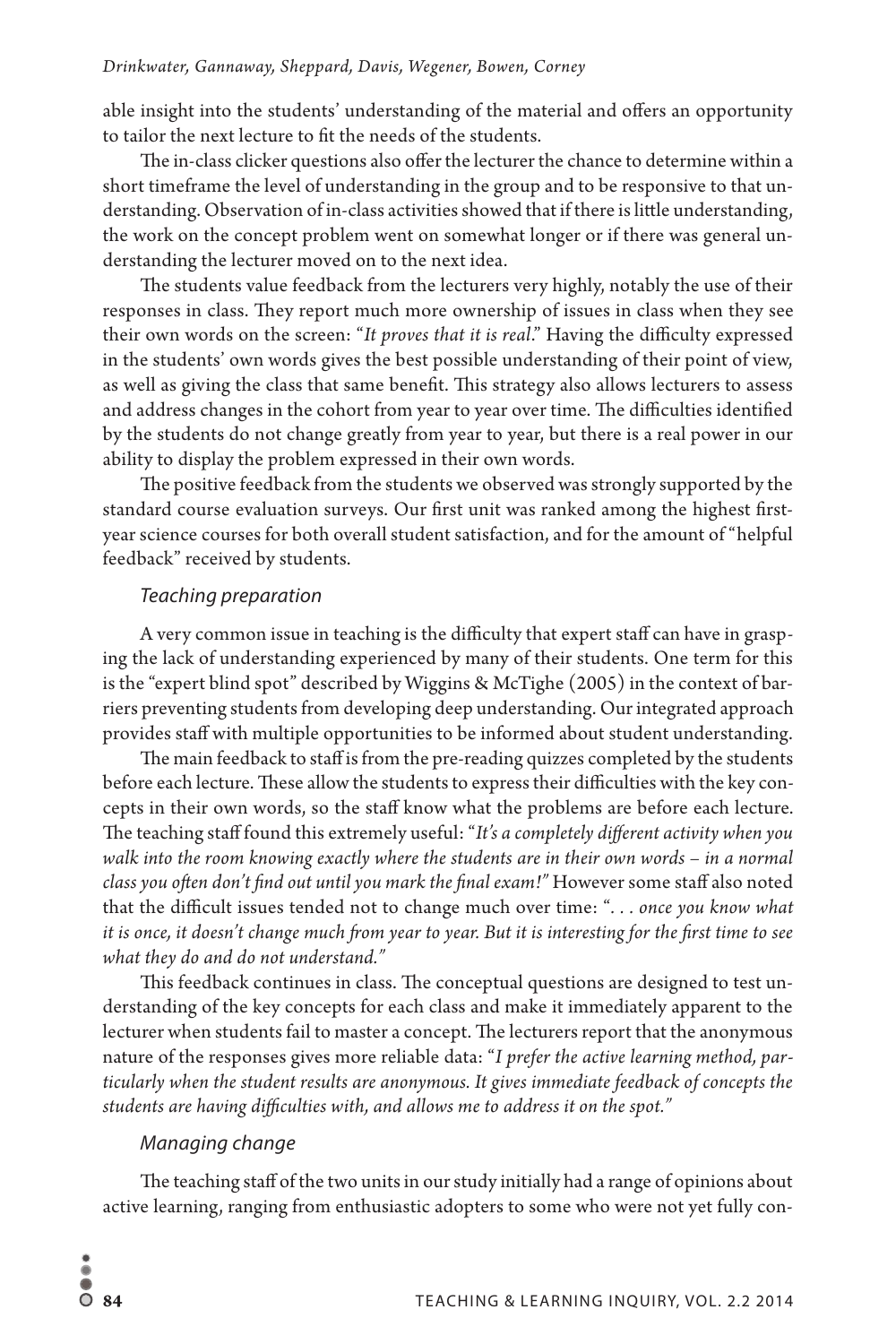vinced. (There were none with strongly negative opinions.) We found that an important process to motivate all the teaching staff was to present the results of the pilot study evaluating the first unit. The staff found the data indicating strong learning outcomes and strong student engagement very convincing. Several staff were also motivated by visiting experts: "*I was originally convinced by a series of talks by visiting experts showing data measuring much better learning outcomes."* After a few years of experience all the staff now report a strong preference for active learning approaches: "*By contrast, in active learning the entire class is fully engaged for the whole lecture, since they are expected to actually think and respond in lectures. Where I find the traditional classroom a sterile experience where the lecturer imparts knowledge on the students; the active classroom is dynamic and driven as much by student responses and questions as the lecturer."*

Even among enthusiastic adopters of this approach, we found there were several practical issues associated with the implementation that are worth discussing.

A common concern raised by our colleagues is that this approach needs more time to prepare than normal lecturing. While time is certainly required initially to design good concept questions, overall, the lecturing team found the workload drops, typically by a factor of 2 in preparation time compared to conventional lectures. (The team reported an average of 4.5 hours for the first time an active-learning lecture was prepared compared to 9 hours for a conventional first-time lecture.) There were several reasons for this reduction, notably the fact that significantly less material is presented in the interactive classes. There are also many examples of excellent concept questions now available. The design of good questions still takes time, but the pre-reading responses make it much easier to design or improve questions. Finally, the need to cover all the content in lectures is removed, so it is mostly no longer necessary to revise material for every lecture based on what was unfinished in previous sessions.

There is a need to dedicate time to process the pre-reading responses immediately before each lecture. The software we developed makes it possible to do this very rapidly. Responses from a class of 200 are now routinely marked and analyzed in 40 minutes, but this requirement remains an issue, especially for early-morning classes.

The question-driven approach demands a dramatic change in how the lecturer acts in class. A difficult change is that the lecturer must learn to stop talking and give the students sufficient time to think and discuss the material with each other (Crouch & Mazur 2001). This change is not possible unless the amount of material to be covered in class is restricted to the essential learning objectives, but even then, many staff find this change of approach counter-intuitive. We found that even very enthusiastic adopters of the new approach benefitted considerably if they were observed and coached in the approach by more experienced colleagues (Donaldson, Rutledge, & Ashley, 2004; McKenzie, Alexander, Harper, & Anderson, 2005; Southwell, Gannaway, Orrell, Chalmers, & Abraham, 2010).

Observations of lectures suggest that more experienced practitioners of active learning teaching are better able to engage the students. Less experienced practitioners are still working to capture the essence of the active learning process and thereby fall somewhere in the middle, no longer providing the full (but limited) benefits of traditional lectures but not yet able to achieve what best practice in the active learning process delivers. The transfer of teaching practices to other team members remains a challenge and further mentoring is required.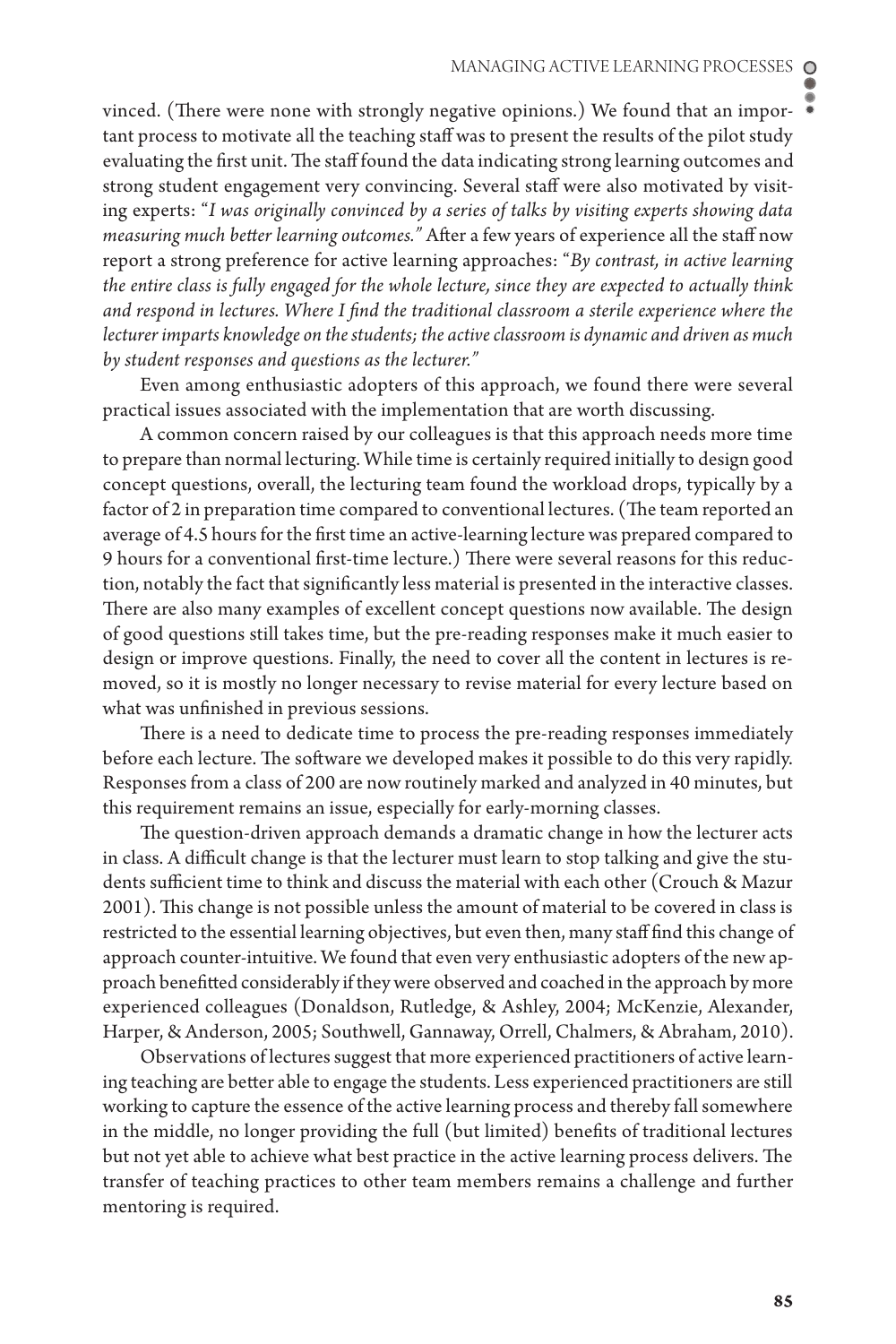# DISCUSSION

# **Why an integrated approach?**

The use of multiple instructional practices and tools has been identified as beneficial in previous teaching and learning studies. While the use of particular individual tools and practices has proven valuable (Smith et al., 2009), it is the integration of these practices that is viewed to be the most pedagogically valuable, (Crouch & Mazur, 2001; Deslauriers, et al., 2011; Meltzer & Manivannan, 2002). This integration has been confirmed in our study.

We cannot identify a single aspect of our approach that works above all others; it is the integration of all the practices into a coherent process that makes it such a powerful teaching and learning intervention. Most students are engaged from the first moment by a process that utilizes their previously acquired knowledge and knowledge application (the pre-reading and quiz stage), the challenge of problem solving (clicker questions), the peer instruction (sharing ideas with fellow students) and the general interactions between student and lecturer.

It became clear that the students saw the pre-reading component as an integral part of the complete learning process, including the class sessions. Students involved in this study uniformly agreed that they felt more actively engaged in their learning than in other lectures. The entire process of pre-reading, online quiz, lecturers utilizing feedback to inform the lecture, the clicker questions and the opportunity to interact with both the lecturer and their fellow students offered a complete package for the participants of the focus groups.

One of the hardest aspects of this form of teaching is the design of effective conceptual questions (e.g. Beatty et al., 2006a). Good questions include some ambiguity to encourage deeper thinking or successfully reveal common misconceptions. Academic staff find the latter particularly hard to deal with as they tend to have forgotten the misconceptions they may have once had themselves (Meyer & Land, 2003), although many good question resources are now available. In our approach, the written reading quiz answers provide lecturers with a rich source of relevant material to design (or simply improve) questions that directly address the real misconceptions faced by the students.

Peer discussion as an active learning tool also appears to allow less knowledgeable students to arrive at understanding even when grouped with students of similar abilities, which Smith et al. (2009) suggest provides a constructionist explanation of the development of conceptual understanding in these students.

The activities that the students perform are part of a whole process that provides consistent feedback to both the lecturer and the students at various points in the proceedings facilitating student-material, student-student, and student-lecturer engagement (Kuh, 2008). The key issue identified by Kay and LeSage (2009) was the challenge of quickly responding as new misconceptions arise in class. Our pre-reading analysis means that the lecturer can start every lecture knowing the main problems that students have with the material. Even when the lecture preparation is "just in time", this advance warning makes it much easier to respond in class. The lecture preparation is also much more rewarding as the lecturer knows time in class is spent working on issues relevant to the student cohort.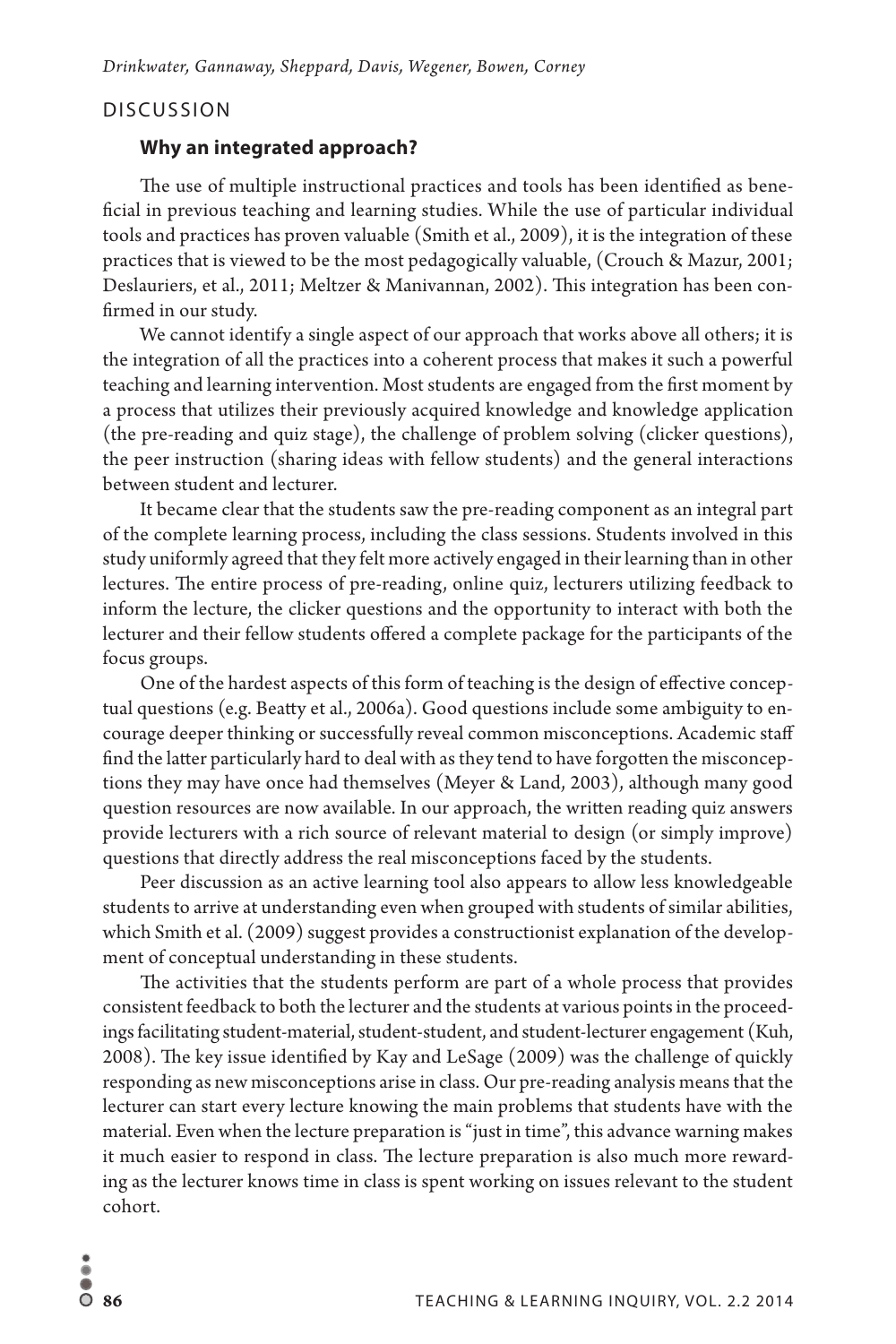#### **Difficulties with our approach**

Our study has also revealed several problems that arose with our approach. These mostly relate to the implementation rather than the broader principles of active learning, but they must be addressed if the approach is to succeed.

One of the most surprising results from the focus group discussions was that the pre-reading was harder than the teaching staff realised for many students. This is not just that some students are slower readers than others, but the levels of understanding reached were lower than expected. Even after completing the reading and associated quiz and getting a short review in class, only about half the students could give the correct answer to the corresponding concept question. We may need to review the way we approach the pre-reading stage if future analysis confirms that it is a relatively inefficient step in the learning process.

The in-class "peer learning" discussions, on the other hand, are demonstrated to be very effective. However we observe that a small number of students sit alone and do not engage despite regular encouragement (we ask them to talk to other students and also approach them ourselves during the discussion times). We need to find out why these students are avoiding the discussions and provide them with appropriate skills and/or incentives.

The observation of the different staff in class revealed significant variations among the teaching staff in terms of how much they adopted the new approach and how effectively they engaged their students in the process. This is important, as it seems that the full benefits of the active approach do not occur until the teaching is fully changed to the new mode. This makes it extremely important to train and mentor staff who are new to the approach.

Finally, there is a significant degree of technical skill required for our approach. The lecturers must master the use of the analysis software before lectures and the clicker response system during lectures, in addition to delivering the quizzes on the local learning management system. Our teaching team was relatively comfortable with the technical issues, but this might prove more difficult for some teaching staff.

#### CONCLUSION

This paper presents an approach to question-driven instruction that integrates the in-class discussions with a pre-reading framework providing rich feedback to both the lecturers and students. Some of the key innovations used are software to rapidly identify common problems in the student responses, as well as the mentoring of lecturers new to the approach to improve the discussions.

In conclusion, the data gathered confirms that the active learning teaching framework is a valuable one and that, when the integrated instructional practices are fully adopted, the active learning process has the potential to transform the atmosphere in a full lecture theatre to one that resembles a small tutorial with all its inherent intimacy, with the promise of student engagement and improved learning outcomes. In the words of one of our students:

*I've realised something . . . that it is all right to get good grades, however, if you understand how you get the good grades and what is going on, you*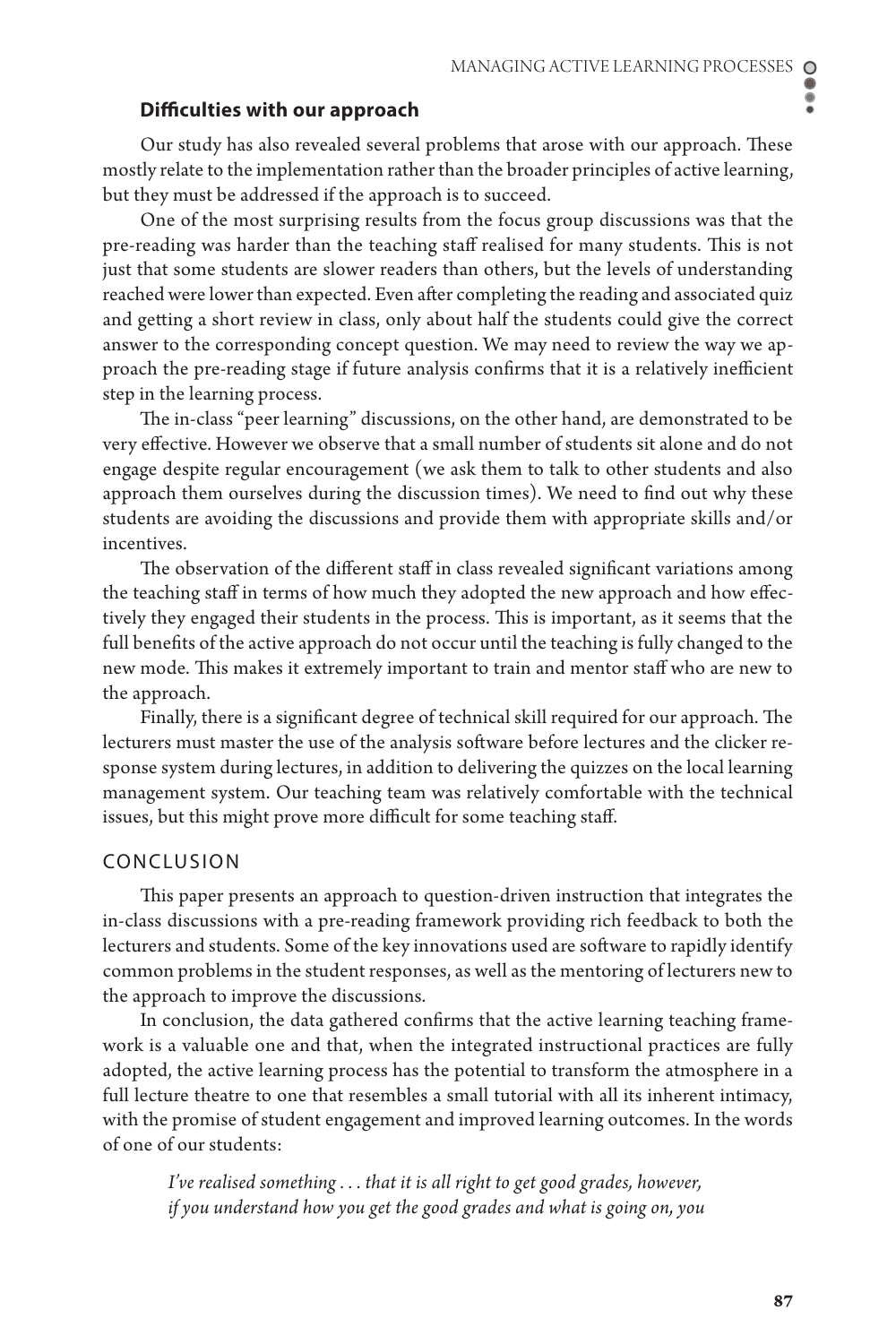*are actually learning something. . . . In other lectures there isn't that instant feedback. In the clicker questions it is the best when all the answers pile up in the wrong place and then the lecturer understands that most people do not understand the concept. The lecturer understands where people's misconceptions lie and so goes into more depth on that.* 

# ACKNOWLEDGEMENTS

We are very grateful to the students of our classes who have assisted in this work. Most of the interventions we describe are the result of guidance from colleagues based on their own success with active learning. We particularly wish to thank Eric Mazur for extensive advice about the design and analysis of pre-reading quizzes and the running of in-class discussions. We also thank Bob Beichner for expert advice about group work and active learning. A. Bakharia and A. Cody wrote the analysis software. C. Feng wrote the first version of the software.

*Michael J. Drinkwater is Professor of Astrophysics in the School of Mathematics and Physics at The University of Queensland, Brisbane (Australia).*

*Deanne Gannaway is Manager of the Evaluation Unit in the Teaching and Educational Development Institute at The University of Queensland, Brisbane (Australia).* 

*Karen Sheppard is the Evaluation Project Officer at the Teaching and Educational Development Institute at the University of Queensland, Brisbane (Australia).* 

*Matthew J. Davis is a Professor in the School of Mathematics and Physics at The University of Queensland, Brisbane (Australia).*

*Margaret J. Wegener is a Lecturer in the School of Mathematics and Physics at The University of Queensland, Brisbane (Australia).*

*Warwick P. Bowen is an Associate Professor in the School of Mathematics and Physics at the University of Queensland, Brisbane (Australia).*

*Joel F. Corney is a Senior Lecturer in the School of Mathematics and Physics at the University of Queensland, Brisbane (Australia).*

#### NOTES

1. Our software package is named "Semant". The source code is available at http://www.smp .uq.edu.au (search for "Semant") although we are not able to provide support for its use.

#### **REFERENCES**

- Angelo, T. A., & Cross, K. P. (1993). *Classroom assessment techniques.* San Francisco: Jossey-Bass.
- Barr, R. B., & Tagg, J. (1995). From teaching to learning—a new paradigm for undergraduate education. *Change*, *27*(6), 12-25.
- Beatty, I. D., Gerace, W. J., Leonard, W. J., & Dufresne, R. J. (2006a). Designing effective questions for classroom response system teaching. *American Journal of Physics 74*(1), 31-39.
- Beatty, I. D., Leonard, W. J., Gerace, W. J., & Dufresne, R. J. (2006b). Question Driven Instruction: Teaching Science (Well) With an Audience Response System. In D. A. Banks (Ed.), *Audience Response Systems in Higher Education: Applications and Cases*. Hershey PA. : Idea Group Inc.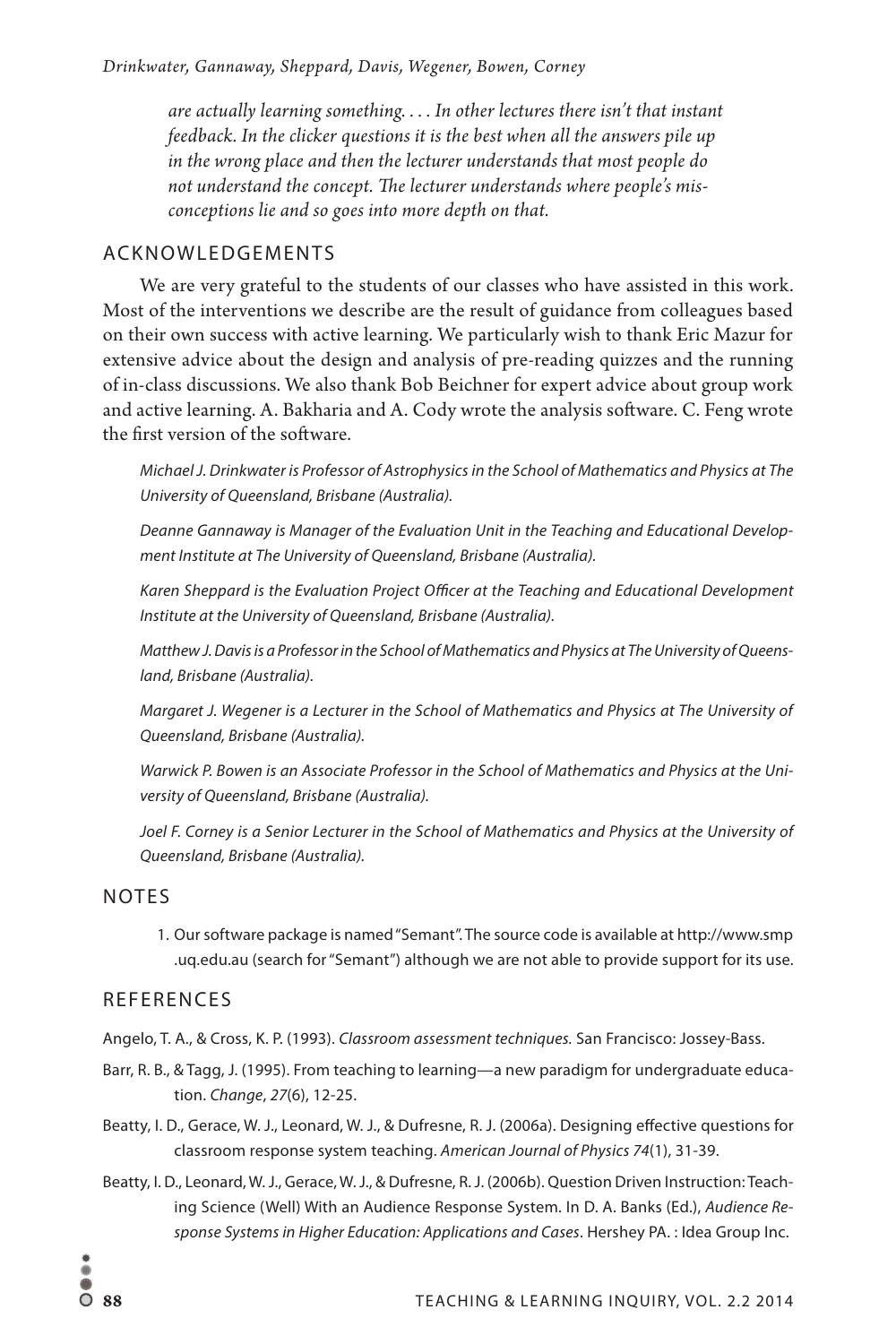- Beichner, R. J. (2007). The Student-Centered Activities for Large Enrollment Undergraduate Programs (SCALE-UP) Project. In E. F. Redish & P. J. Cooney (Eds.), *Research-Based Reform of University Physics*. College Park, MD: American Association of Physics Teachers.
- Bonwell, C. C., & Eison, J. A. (1991). *Active Learning: Creating Excitement in the Classroom*. Washington, DC: George Washington University.
- Bruffee, K. A. (1999). *Collaborative learning: Higher education, interdependence, and the authority of knowledge* (2nd ed.). Baltimore, MD: Johns Hopkins University Press.
- Caldwell, J. E. (2007). Clickers in the Large Classroom: Current Research and Best-Practice Tips. *CBE— Life Sciences Education, 6*, 9 - 20.
- Chabay, R. & Sherwood, B. (1997). Qualitative understanding and retention, *AAPT Announcer 27*, 96.
- Chickering, A. W., & Gamson, Z. F. (1987). Seven Principles for Good Practice. *AAHE Bulletin, 39*, 3-7.
- Creswell, J. W., & Plano Clark, V. L. (2007). *Designing and conducting mixed methods research*. Thousand Oaks, Calif.: SAGE Publications.
- Crouch, C., & Mazur, E. (2001). Peer Instruction: Ten years of experience and results. *American Journal of Physics, 69*(9), 970-977.
- Deslauriers, L., Schelew, E., & Wieman, C. (2011). Improved Learning in a Large-Enrollment Physics Class. *Science, 332*, 862
- Donaldson, N., E. , Rutledge, D., N., & Ashley, J. (2004). Outcomes of Adoption: Measuring Evidence Uptake by Individuals and Organizations. *Worldviews on Evidence-based Nursing*, *1*(s1), S41-S52.
- Gappa, J., Austin, A. E., & Trice, A. G. (2007). *Rethinking faculty work: Higher education's strategic imperative*. San Fransisco: Jossey Bass.
- Gibbs, G., Lucas, L. & Simonite, V. (1996). Class size and student performance: 1984-94, *Studies in Higher Education*, *21*, 261-273.
- Greene, J. C. (2007). *Mixed methods in social inquiry* (1st ed.). San Francisco: Jossey-Bass.
- Hake, R. (1998). Interactive-engagement versus traditional methods: A six-thousand-student survey of mechanics test data for introductory physics courses. *American Journal of Physics, 66*, 64-74.
- Harris, M., & Cullen, R. M. (2010). Leading the learner-centered campus: An administrator's framework for improving student learning outcomes. San Francisco, CA: Jossey-Bass.
- Hestenes, D., Wells, M., & Swackhamer, G. (1992). Force Concept Inventory. *Physics Teaching, 30*, 141-158.
- Kay, R. H., & Le Sage, A. (2009). Examining the benefits and challenges of using audience response systems: A review of the literature. *Computers & Education, 53*, 819-827.
- Kohlmyer, M.A., Caballero, M.D., Catrambone, R., Chabay, R.W., Ding, L., Haugan, M.P., . . . Schatz, M.F. (2009) Tale of two curricula: The performance of 2000 students in introductory electromagnetism. *Physics Review Special Topics — Physics Educucation Research*, *5*, 020105.
- Kuh, G. D. (2008). *High Impact educational practices: What they are, who has access to them, and why they matter*: Association of American Colleges and Universities (AAC&U).
- Kuh, G. D., Kinzie, J., Cruce, T., Shoup, R., & Gonyea, R. M. (2006). *Connecting the dots: Multi-faceted analyses of the relationships between student engagement results from the NSSE, and the institutional practices and conditions that foster student success: Final report prepared for the Lumina Foundation for Education.*: Centre for Postsecondary Research, Indiana University.